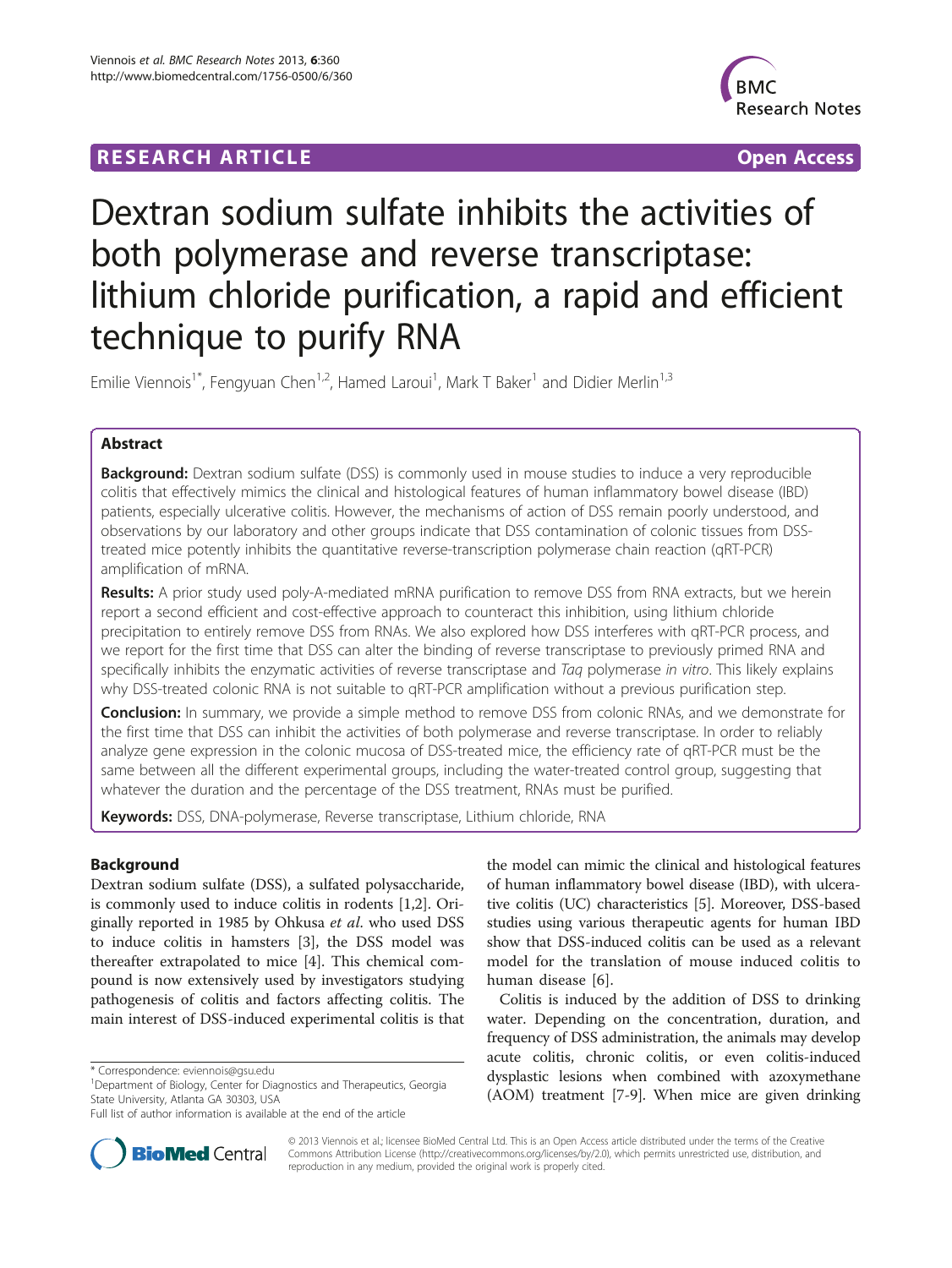water containing 3.5% DSS, the typical features of colitis appear on day 3 and are maximally expressed by day 7 [[10](#page-7-0)]. Laroui et al. [\[11\]](#page-7-0) suggested that the DSS associates with medium-chain length fatty acids (MCFAs), such as dodecanoate, in the colonic lumen. There, the colonic epithelium absorbs and partially metabolizes MCFAs, potentially explaining how the DSS enters epithelial cells [[11](#page-7-0)]. In addition to being extensively used to induce intestinal inflammation in wild-type (WT) mice, this method also potently disturbs the mucosal barrier of mice that are genetically susceptible to develop colitis (DSS could induce and/or exacerbate the colitis) [\[12,13](#page-7-0)]. Therefore we can approximate that one third of the researchers studying colitis in mice are using the DSS model, hence the importance of overcoming the pitfalls linked to this model. Although the DSS model has been fully exploited for 20 years, the underlying mechanisms of DSS-induced colitis are not yet entirely understood.

In our laboratory, we observed that the contamination by DSS of colonic tissue inhibits quantitative reversetranscription polymerase chain reaction (q-RT-PCR) amplification. This inhibitory effect of DSS was observed in a dose-dependent manner, as previously described by Kerr *et al.* [\[14](#page-7-0)], who suggested a poly-A-purificationbased technique to remove DSS from RNA extracts. We developed another efficient and low-cost technique that uses lithium chloride to entirely remove DSS from the RNAs after their extraction from colonic tissue. This technique has been extensively used in our laboratory and by others [\[15](#page-7-0)-[18](#page-7-0)], but has never been reported in detail. Here, we describe the mechanisms underlying DSS-mediated inhibition of q-RT-PCR and we provide a detailed description of this lithium chloride-based RNAs purification method.

## Results and discussion

## In vivo DSS exposure completely inhibits the qPCR process without altering RNA integrity

To test whether in vivo DSS exposure can alter RNA integrity, WT mice were exposed to drinking water containing 3% DSS for 7 days. RNAs from colon tissues of control (water-treated) and DSS-treated mice were extracted using the TRIzol reagent and resolved by electrophoresis. RNA samples from control and DSS-treated colons showed perfect integrity (Figure [1](#page-2-0)A), indicating that DSS treatment does not alter RNAs synthesis and/or stability. Next, cDNA synthesis and qPCR were performed on total RNA from control and DSS-treated colons. Agarose gel electrophoresis revealed that housekeeping gene 36B4 amplification products were obtained from control samples but not from DSS-treated samples (Figure [1](#page-2-0)B), demonstrating that the in vivo exposure of colonic tissue to DSS result in a complete inhibition of qPCR process. We speculated that this could arise via inhibition of cDNA synthesis and/or general inhibition of the qPCR process itself.

## Purification of RNAs using lithium chloride abolish the inhibitory effect of DSS on qPCR

To remove all polysaccharides (including DSS) from the samples, we purified the RNA using our lithium chloride protocol (for details, see [Methods](#page-5-0)). Briefly, the RNA were precipitated twice by 0.1 volume of 8 M LiCl, followed by a precipitation step in 0.1 volume of 3 M sodium acetate (pH 5.2) and 2 volumes of 100% ethanol. The RNA were then centrifuged, pellets were washed with 100 μL of 70% ethanol and RNAs were finally dissolved in 20-50 μl of RNase-free water. After this purification step, 36B4 amplification products were observed from both DSS-treated and control samples (Figure [1C](#page-2-0)), indicating that this simple purification protocol is a very powerful tool to remove DSS from RNA samples and counteract the previously observed inhibition of qPCR process. These data also confirm that the cDNA synthesis and/or qPCR reactions cannot occur properly in the presence of DSS. To exclude the possibility that DSS directly binds to RNA, we performed surface plasmon resonance (SPR) experiments with increasing concentrations of DSS. RNAs were coupled to the gold sensor surface of the chip, and increasing concentrations of DSS were flowed over the RNA-coupled chip surface. Our results indicated that DSS molecule does not bind to RNA (Additional file [1](#page-6-0)).

## Inhibition of the qPCR process does not occur with individual components of DSS

In vitro experiments were used to examine the mechanism by which the DSS inhibits qPCR amplification. Colonic RNA from water-treated mice were treated in vitro with increasing concentrations of DSS, and then subjected to cDNA synthesis and qPCR. Treatment with low concentrations of DSS (0.01 to 0.5 g/L) did not significantly alter 36B4 amplification, whereas concentrations of DSS over 0.5 g/L completely inhibit 36B4 amplification (Figure [2](#page-3-0)A). Since DSS is composed of successive glucose units substituted with sulfur groups, we next investigated the effect of each DSS component (dextran, glucose, and sodium sulfate) at concentrations based on those of the DSS solution. In one polymer chain of DSS, 138 glycosyl residues were present. Equivalent concentrations for DSS associated molecules have been calculated considering the equivalent number of glucose or sulfate motifs, according to Laroui et al. [[11\]](#page-7-0). Our results revealed that increasing concentrations of dextran, glucose, or sodium sulfate do not alter the amplification of 36B4 (Figure [2B](#page-3-0)), indicating that the inhibitory effect observed is specific to the entire DSS molecule.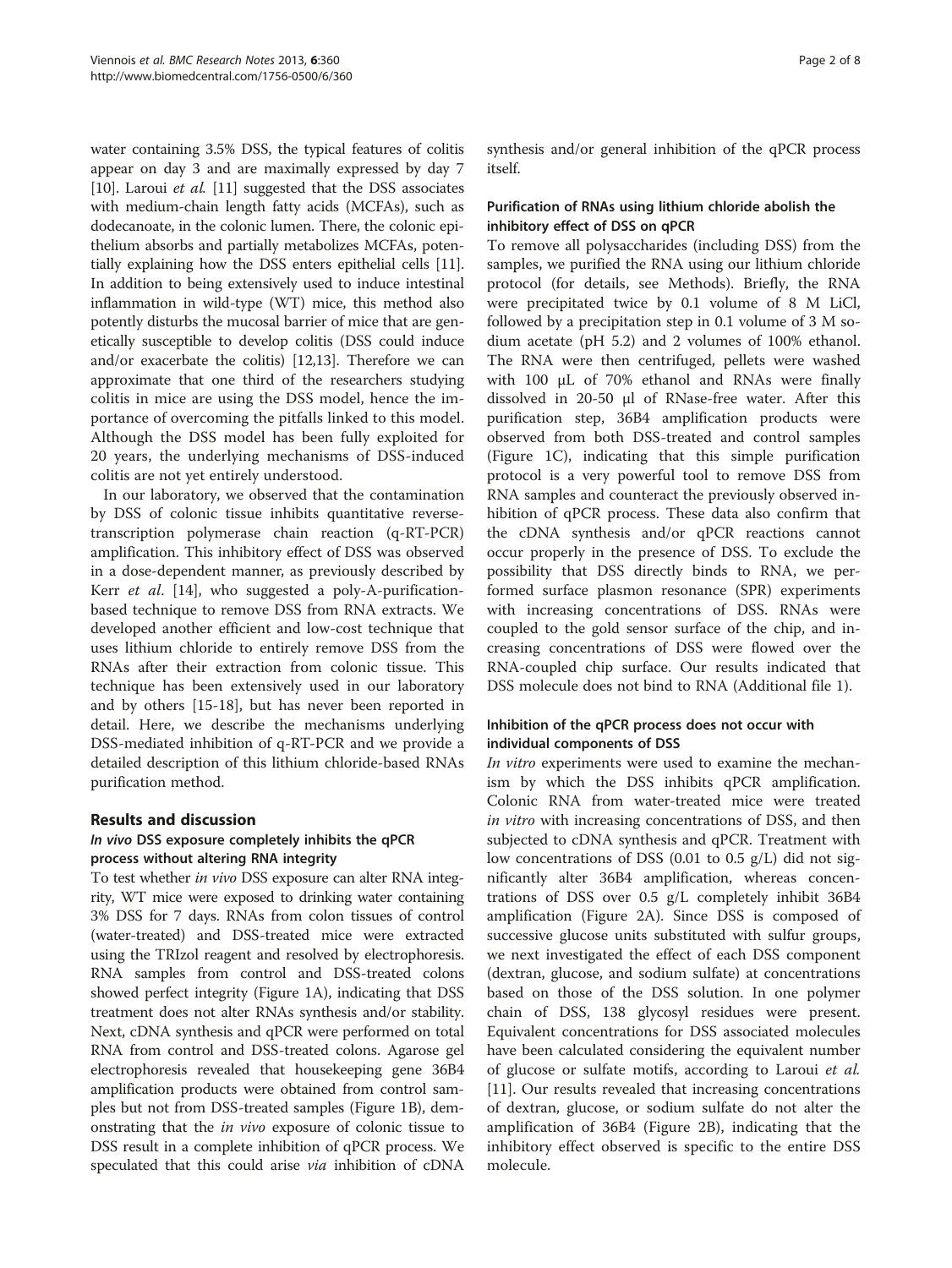<span id="page-2-0"></span>

#### DSS inhibits the activity of Taq polymerase

To test whether DSS inhibits Taq polymerase activity, we synthesized cDNA from total RNA obtained from non-DSS-exposed colonic tissue, incubated it with increasing concentrations of DSS after the reverse transcription step, and subject them to PCR amplification. Our results revealed that DSS strongly inhibited PCR amplification at concentrations over 0.01 g/L. (Figure [3](#page-4-0)A). To test if this reflect inhibition of the Taq polymerase itself, we incubated a constant quantity of Taq polymerase with different concentrations of DSS, and used an enzyme assay kit to perform fluorescence-based quantification of polymerase activity. Results revealed that DSS dose-dependently decreased the polymerase activity (Figure [3](#page-4-0)B). In contrast, the polymerase activity was not altered in the presence of dextran alone (a component of DSS). These findings demonstrate that DSS specifically and dose-dependently inhibits Taq polymerase activity.

## DSS inhibits the activity of the reverse transcriptase

To assess whether DSS also inhibits the reverse transcriptase activity, we incubated a constant amount of reverse transcriptase (0.4 U) with DSS or water and assessed reverse transcriptase activity using an enzyme assay kit. Results indicate that the reverse transcriptase activity is drastically decreased in the presence of 5.10-4 or  $5.10^{-5}$  g/L of DSS, compared to water control (Figure [4](#page-4-0)). Thus, DSS appears to block the RT-qPCR process by inhibiting both Taq polymerase and reverse transcriptase.

### DSS alters the interaction between primed RNAs and reverse transcriptase

To examine the mechanism by which the DSS alters reverse transcriptase activity, we used SPR to analyze whether DSS modifies the interaction between reverse transcriptase and primed RNA. Two successive injections of 2,400 units of M-MuLV Reverse Transcriptase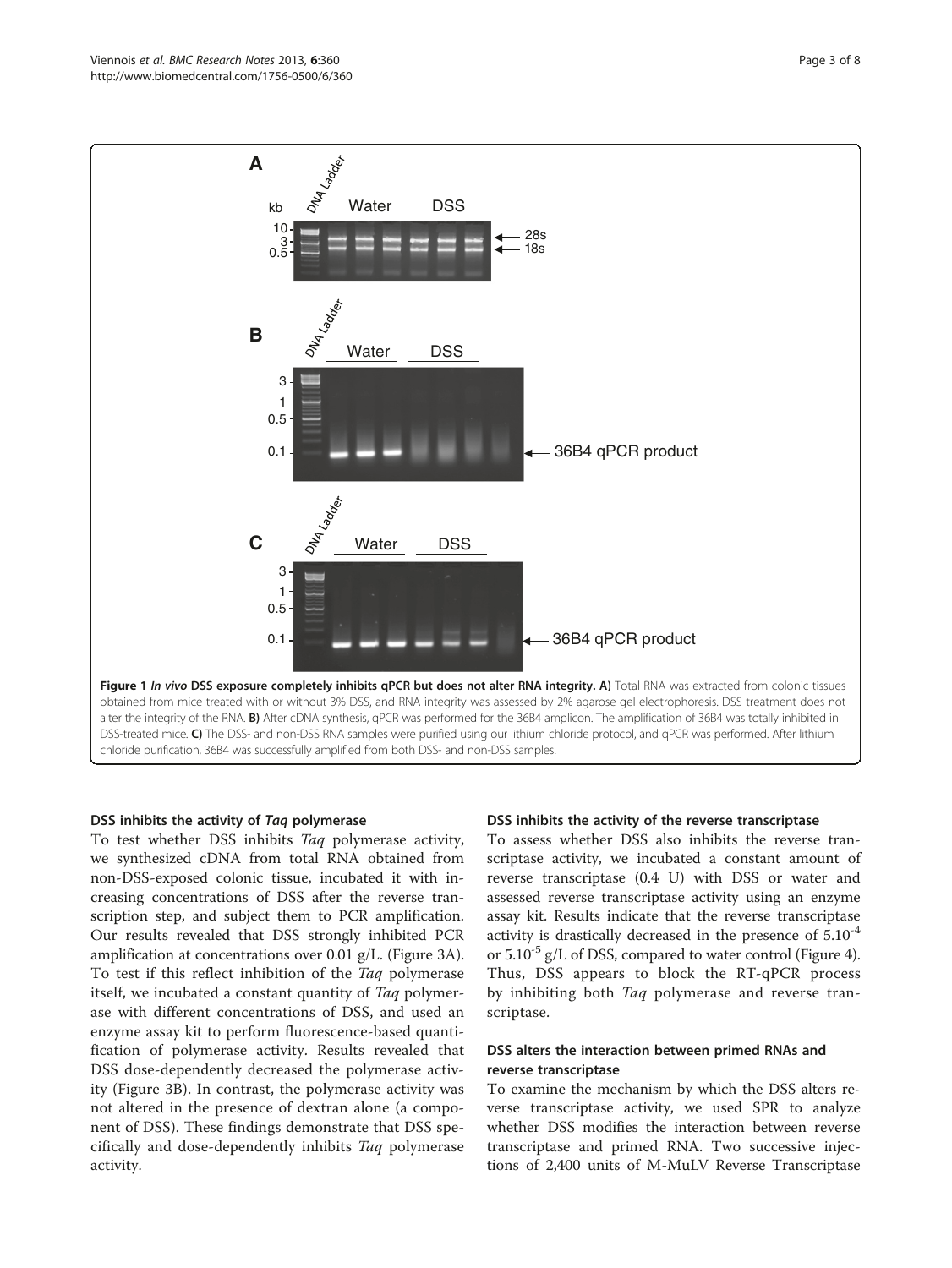were performed to load the enzyme on the chip. A quantity of 830 ng of RNA that had been pre-primed with random primers was injected twice as the analyte. We found that after two injections, the primed RNA directly bound to the reverse transcriptase, deflecting the resonance angle to 42 mDeg (Figure [5](#page-5-0)A). The experiment was then repeated with primed RNA that had been pre-incubated with different concentrations of DSS (0.05, 0.5 and 5 g/L). Interestingly, the presence of DSS decreased the binding of primed RNA to the reverse transcriptase by 1.6 fold and deflected the resonance angle to 25.6 mDeg, regardless of the concentration (Figure [5](#page-5-0)B-D).

The injection of various concentrations of DSS alone did not deflect the resonance angle, demonstrating that DSS alone did not directly bind to the purified reverse transcriptase (data not shown). Taken together, these results indicate that DSS alters the binding between reverse transcriptase and primed RNA, partly explaining the inhibitory effect of DSS on reverse transcriptase activity.

## Conclusion

DSS is widely used to induce experimental colitis. Our lab and others have found that DSS contamination of colonic tissue potently inhibits the RT-qPCR process

<span id="page-3-0"></span>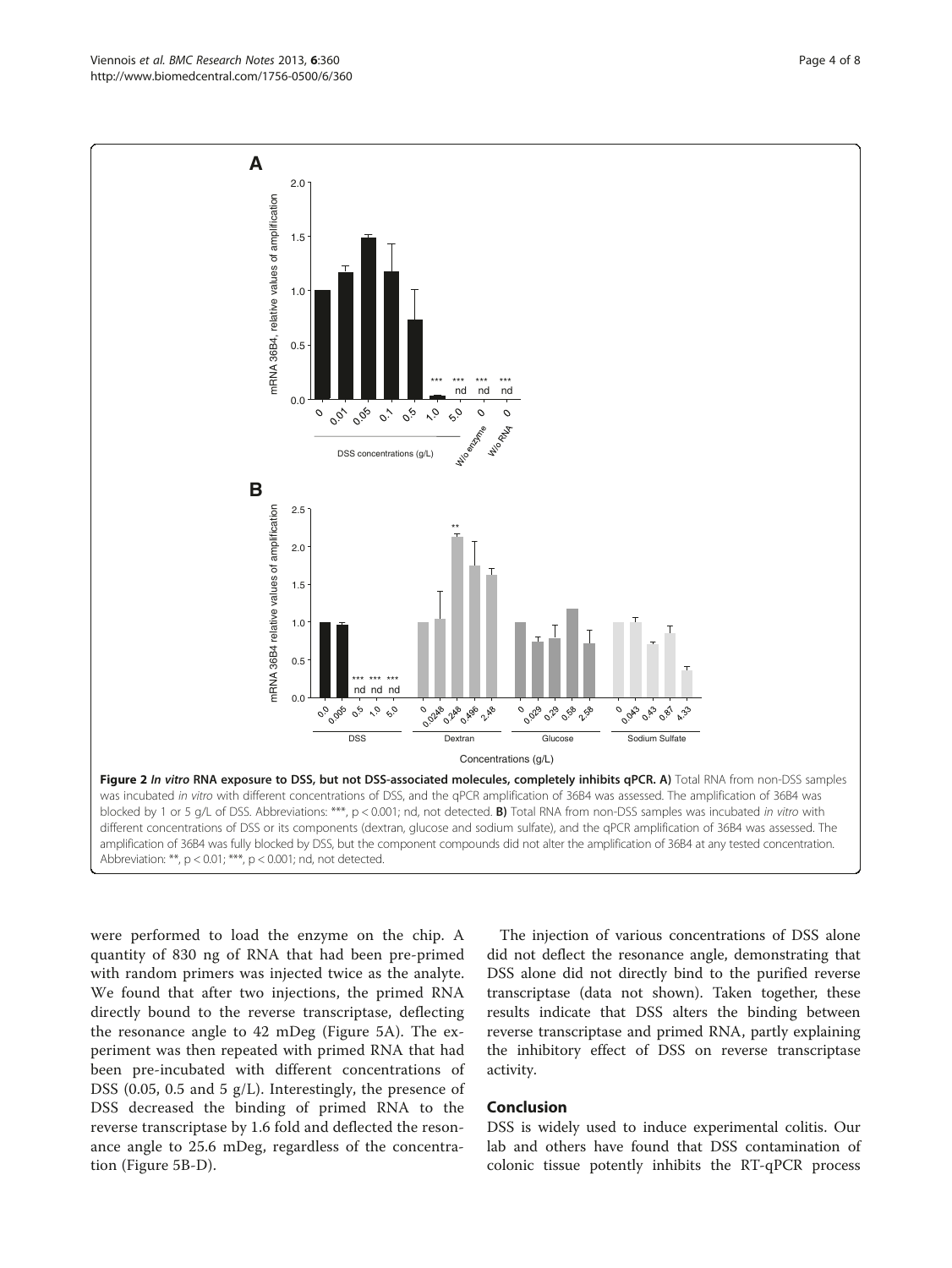<span id="page-4-0"></span>

[[14,16\]](#page-7-0). Thus, qPCR-based analysis of mRNA expression in DSS-exposed tissues requires removal of the contaminating DSS. To address this, we developed an efficient and low-cost lithium chloride-based technique to entirely remove DSS from RNAs. In this article, we provide



a simple protocol based on lithium chloride purification (for details, see [Methods\)](#page-5-0) that will allow researchers to analyze the effect of DSS-induced colitis on gene expression levels.

We also report here *in vitro* experiments investigating the mechanism by which DSS inhibits qPCR. Our results revealed that DSS does not bind to RNA or alter its integrity, but rather inhibits the activity of both reverse transcriptase and DNA-dependent Taq polymerase. This inhibition is specific to DSS, as its component molecules (glucose, dextran and sodium sulfate) did not inhibit RT-qPCR. In addition, we found that the inhibitory effect of DSS on reverse transcriptase activity is at least partially due to its ability to alter the binding between RNAs and the reverse transcriptase.

DSS has been shown to interact with various cellular and bacterial components, thereby altering certain biological mechanisms. For example, DSS could competes with poly(U) [\[19](#page-7-0)] and inhibits ribonuclease activity [[20,21](#page-7-0)]. Other natural and synthetic polyanionic polymers have been found to play important roles in the association of mRNA with ribosomes, and thus in mRNA translation [[19\]](#page-7-0). Together with our data, these reports suggest that DSS can interact with cell components and alter the replication process.

Based on observations that DSS can inhibit qPCR, we herein sought to elucidate the underlying mechanism. Our novel findings showing that DSS inhibits the activity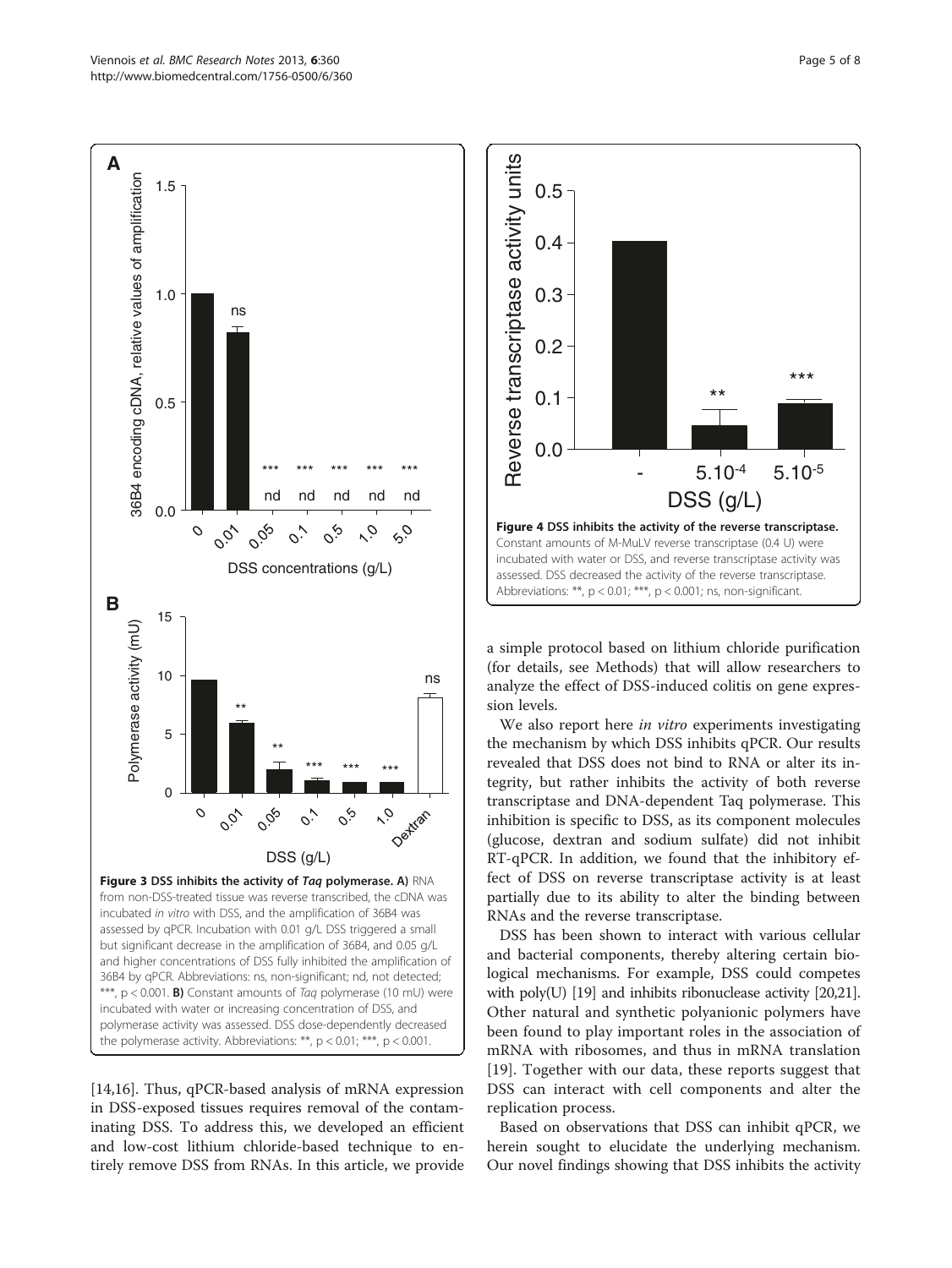<span id="page-5-0"></span>

of both reverse transcriptase and Taq polymerase increase our understanding of how DSS may act in vivo and suggest that further studies are warranted to examine the impact of this commonly used experimental reagent on whole-animal physiology, reverse transcriptase and polymerase activities.

## Methods

#### DSS treated mice

All studies were performed in accordance with the Institutional Animal Care and Use Committee at Georgia State University (Atlanta, GA). All procedures were approved and are registered in the protocol IACUC ID: A11025, approval date 8/30/2011 to 8/30/2014. Strains, ages, and the number of animals follow the established protocol.

The DSS treatment on mice were carried out in C57BL/6 mice (8 wk, 18–22 g) obtained from Jackson Laboratories (Bar Harbor, ME). Mice were group housed under a controlled temperature (25°C) and photoperiod

(12:12-h light–dark cycle) and allowed unrestricted access to standard mouse chow and tap water. DSS [40,000 Da, 3% (wt/vol), ICN Biochemicals, Aurora, OH] was diluted at 3% in drinking water. After 7 days under DSS treatment, the mice were sacrificed by  $CO<sub>2</sub>$  euthanasia. A small piece (50 mg) of proximal colon was taken for RNA extraction.

#### RNA extraction

Total RNA was isolated from colonic tissues using TRIzol (Life Technologies, Carlsbad, CA) according to the manufacturer's instructions. Where indicated, RNA was purified *via* precipitation with lithium chloride. The RNA integrity was assessed by 2% agarose gel electrophoresis.

#### Lithium chloride purification

In order to be purified from all polysaccharides including DSS, a purification using lithium chloride was performed. The RNA were incubated with 0.1 volume of 8 M LiCl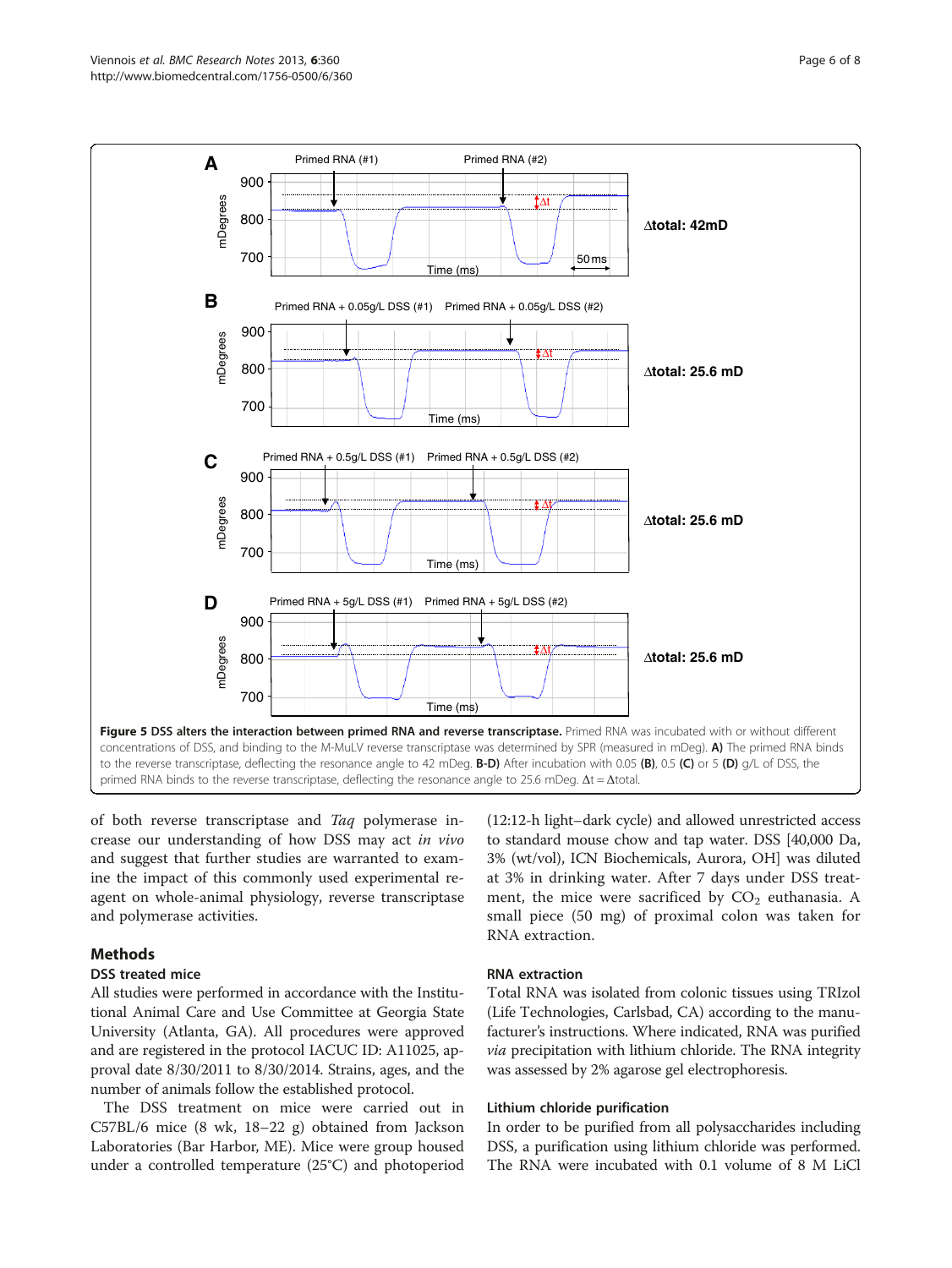<span id="page-6-0"></span>diluted in RNase-free water on ice for 2 h and then centrifuged at 14,000 g for 30 min at 4°C. The supernatants were poured out and the pellets of RNA dissolved in 200 μl of RNase-free water. The 2-hour incubation with lithium chloride, the centrifugation and the pellet suspensions were repeated once more. The RNA was precipitated at −20°C for 30 min, in 0.1 volume of 3 M sodium acetate (pH 5.2) and 2 volumes of 100% absolute ethanol. The RNA was then centrifuged at 14,000 g for 30 min at 4°C. The supernatants were poured out and the pellets were washed with 100 μL of 70% ethanol and centrifuged at 14,000 g for 10 min at 4°C. The supernatants were removed and the RNA was dissolved in 20–50 μl of RNAsefree water.

#### cDNA synthesis and qPCR

cDNA were synthesized using the Maxima First-Strand cDNA Synthesis Kit (Thermo Scientific, Waltham, MA) according to the manufacturer's instructions. Expression of the total RNA was quantified by qPCR using Maxima SYBR Green/ROX qPCR Master Mix (Thermo Scientific) in a Realplex Thermal Cycler (Eppendorf, Hauppauge, NY). The qPCR primer sequences for 36B4 were 36B4-F: TCCAGGCTTTGGGCATCA and 36B4-R: CTTTATCA GCTGCACATCACTCAGA.

### Polymerase assay

The polymerase enzymatic activity was measured using the EvaEZ™ Fluorometric Polymerase Activity Assay kit (Biotium, Hayward, CA) according to the manufacturer's instructions. Briefly, 0.01 units (10 mU) of recombinant Taq DNA polymerase (Thermo Scientific) were incubated with water or DSS  $(0.01$  to 1  $g/L$ ). Dextran was used as a control. The enzymatic activity was quantified by fluorescence using the Realplex Thermal Cycler (Eppendorf). The fluorescence was read every  $1$  min for 60 min during the elongation step at 72°C.

#### Reverse transcriptase assay

The reverse transcriptase enzymatic activity was measured using the EnzChek Reverse Transcriptase Assay kit (Life Technologies, Carlsbad, CA) according to the manufacturer's instructions. Briefly, 0.4 units of the reverse transcriptase, M-MuLV RT (Thermo Scientific) were incubated at 25°C with water or DSS (0.00005 g/L or 0.0005 g/L) in presence of a standardized polyA RNA template, oligodT and polymerization buffer. The enzymatic activity was quantified by fluorescence using a Synergy 2 Multi-Mode Microplate Reader (Biotek).

## Surface plasmon resonance (SPR)

For SPR experiments, gold sensor chips were used (Biosensing Instrument, Tempe, AZ, USA). Briefly, the principle of this technique is the following: A first

molecule is coupled to the gold sensor surface. The solution containing the second molecule (the analyte) then is flowed over the surface. This creates a mass change on the sensor surface as the two molecules interact, which is detected in real time as a deflection of the resonance angle in mDeg. In that specific experiment, the gold chip was cleaned and treated as previously described [[22-24](#page-7-0)]. After placing a chip into the BI-2000 SPR (Biosensing Instrument) machine each gold biosensor chip covered with carboxydextran was activated using a mixture of 1-ethyl-3-(3-dimethylaminopropyl) carbodiimide/N-hydroxysuccinimide (EDC/NHS) to form amide linkages between purified protein and the chipbound carboxydextran. Two successive injections of 2,400 units of M-MuLV Reverse Transcriptase (thermo Scientific) each were performed. The reverse transcriptase was previously purified using Slide-A-Lyser® Mini dialysis devices (ThermoScientific) and suspended in PBS. After coating the chip with reverse transcriptase, RNA, previously primed using random primers (Thermo Scientific) incubated at 42°C, or primed RNA incubated with DSS in different concentrations (0.05, 0.5, 5 g/L) were passed over the chip twice. A two-step interaction curve was obtained. The first step involved adsorption of primed RNA to the maximal level. In the second step, when the flow of primed RNA concentration returned to zero, nonspecific adsorbed primed RNA were released with the running buffer. The deviation of the resonance angle thus decreased to a plateau located at a level above the initial baseline. We assessed the laser deflection as directly correlated to the binding level. We thus used the laser deviation angle as the optimal parameter for the binding affinity. All comparisons between the different solutions of primed RNA and primed RNA with different concentrations of DSS were performed as a measure of the laser deviation in mDegrees (mDeg).

#### Statistical analysis

Values were expressed as means ± standard error of mean (SEM). Statistical analysis was performed using an unpaired two-tailed t-test by GraphPad Prism 5 software. p <0.05 was considered statistically significant.

## Availability of supporting data

The data sets supporting the results of this article are included within the article and its additional file.

## Additional file

[Additional file 1:](http://www.biomedcentral.com/content/supplementary/1756-0500-6-360-S1.pdf) RNAs were coated to the gold chip. The binding of DSS to the RNA was determined by SPR (measured in mDeg). Increasing concentrations of DSS (0.2, 0.3, 0.4, 0.5 and 1 g/L) were passed over the chip. No deflection of the laser angle was observed meaning the DSS does not bind to the RNA